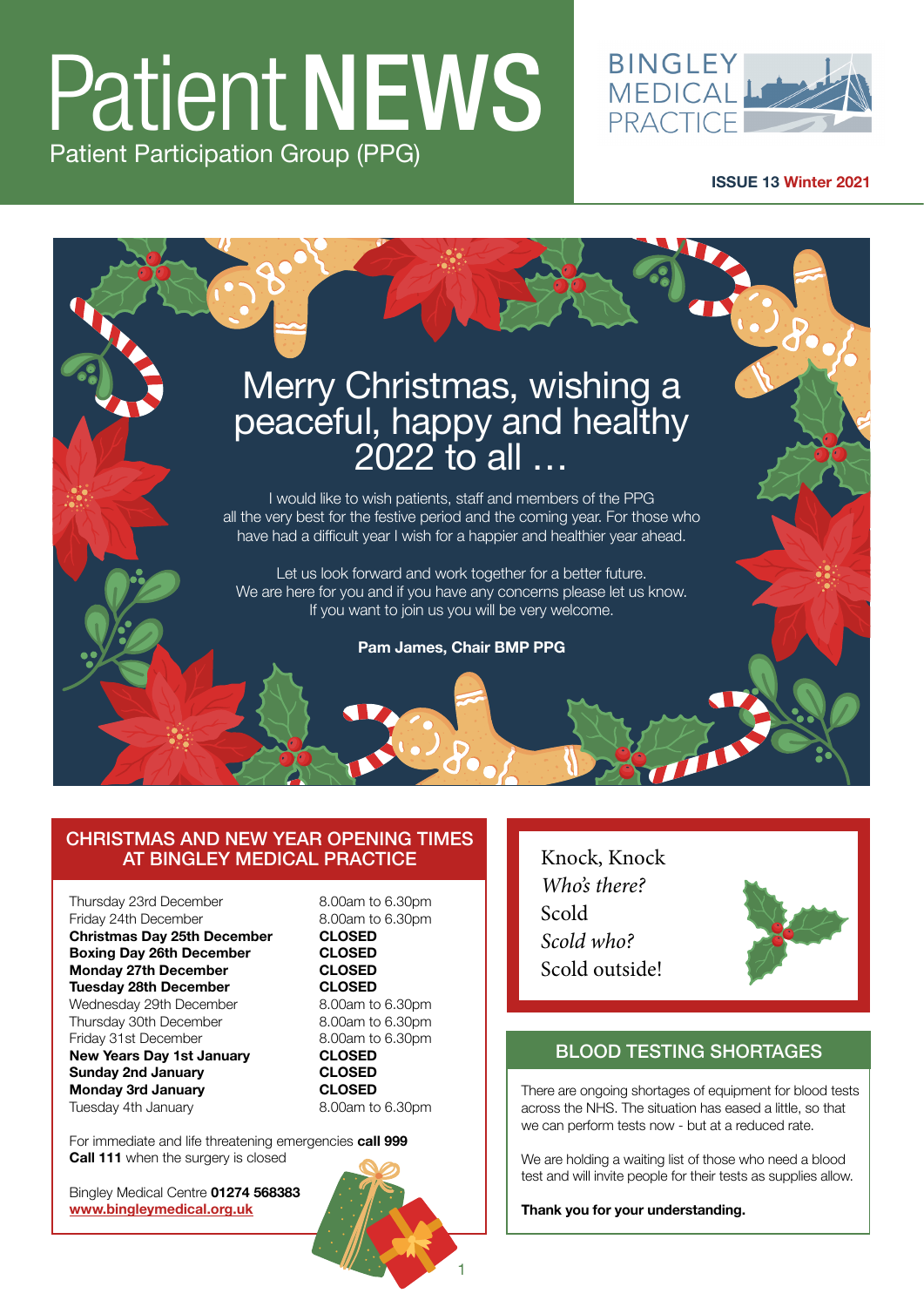## All you need to know

**So, flu season is back again...everyone seems familiar with flu season, well, it is everywhere isn't it? Television, supermarkets, pharmacies, radio, bus shelters, the list is never ending for advertising. But, how many people actually know what type of vaccine they are getting? How many know if they are even eligible? The side effects? When or where the best place to get them is? How many people really know the true importance of this vaccine? It has become apparent over recent years that actually many people cannot answer these questions and therefore could be missing out on a potentially life saving, FREE vaccine!** 

Flu can be extremely unpleasant, usually causing symptoms such as fever, aches and pains, cough and cold like symptoms. If you are generally fit and well these will usually clear up on their own within a week or so. However, flu can be more severe in people classed as 'at risk', they are more likely to develop potentially serious complications of flu, such as lung infections (also known as pneumonia), therefore it is extremely important that they have their flu vaccine annually.

#### **Who is eligible**

- all children aged 2 to 15 (but not 16 years or older) on 31 August 2021
- those aged 6 months to under 50 years in clinical risk groups
- pregnant women
- those aged 50 years and over
- those in long-stay residential care homes
- carers
- close contacts of immunocompromised individuals
- frontline health and social care staff employed by:
	- a registered residential care or nursing home
	- registered domiciliary care provider
	- a voluntary managed hospice provider
	- Direct Payment (personal budgets) and/or Personal Health Budgets, such as Personal Assistants.

#### **What vaccine will you be given**

- for those aged 65 years and over the quadrivalent influenza vaccine (aQIV), with the cell-based quadrivalent influenza vaccine (QIVc) or the recombinant quadrivalent influenza vaccine (QIVr) offered if aQIV is unavailable
- for under-65s (including those at risk, pregnant women and 50 to 64 year old cohort) offer QIVc or QIVr, as an alternative if these are not available, the egg-grown quadrivalent influenza vaccine (QIVe) should be considered for use.

#### **What are the Side Effects**

After receiving the flu vaccination you may get a mild fever and slight muscle aches for a day or so particularly in the arm that you received your vaccination. Try to move your arm regularly to avoid any stiffness. Take a painkiller such as paracetamol if necessary, this will reduce any pain, discomfort or high temperature.



Children may experience a fever, runny nose and temporary loss of appetite. This can be treated with paracetamol and plenty of fluids. Serious allergic reactions are very rare, staff administering the vaccinations are fully trained in the treatment of such reactions and therefore individuals are highly likely to make a quick and complete recovery. **You can't catch flu from the flu jab!** There are no active viruses in the vaccine and therefore it cannot cause flu. If you experience flu like symptoms after your vaccination then the likelihood is that you have a virus or in some cases flu was contracted prior to vaccination.

If you have any concerns regarding your side effect symptoms then contact the Surgery or the NHS 111 service if it is out of hours.

#### **Where to get your vaccine**

Many people will receive their flu vaccination at a GP surgery as usual. Others may go to a pharmacy or another location in their community. School-aged children will receive their vaccination from a trained health professional at school or in their community. Health professionals will also visit care homes to vaccinate residents on-site.

If you usually get your flu vaccination at Bingley Medical Practice you will be

contacted by the practice (text, telephone or letter) and invited to one of the clinics. The practice started at the beginning of October doing mass clinics on a Saturday. Staff and volunteers are giving their time to marshal the carparks, meet and greet, organise patients into the relevant rooms and clinicians administering the vaccines, we even have a volunteer showing their way out! Already (8th November) over 2000 patients have received their injections, with more clinics planned.

However, a big issue this year has been the shortage of vaccines, whether this is delivery or manufacturing, it is unknown. The practice have spent many weeks meticulously planning for their flu vaccination programme, inviting and booking patients in for their jabs, only now to have to contact them all again to cancel or reschedule appointments. This has caused a huge increase in staff's already unsustainable workloads, and inconvenience and unneeded anxiety for patients who are keen to be protected ahead of winter. The practice could have, by now, had all their eligible patients vaccinated.

**Jill Wadsworth Member of the Patient Group**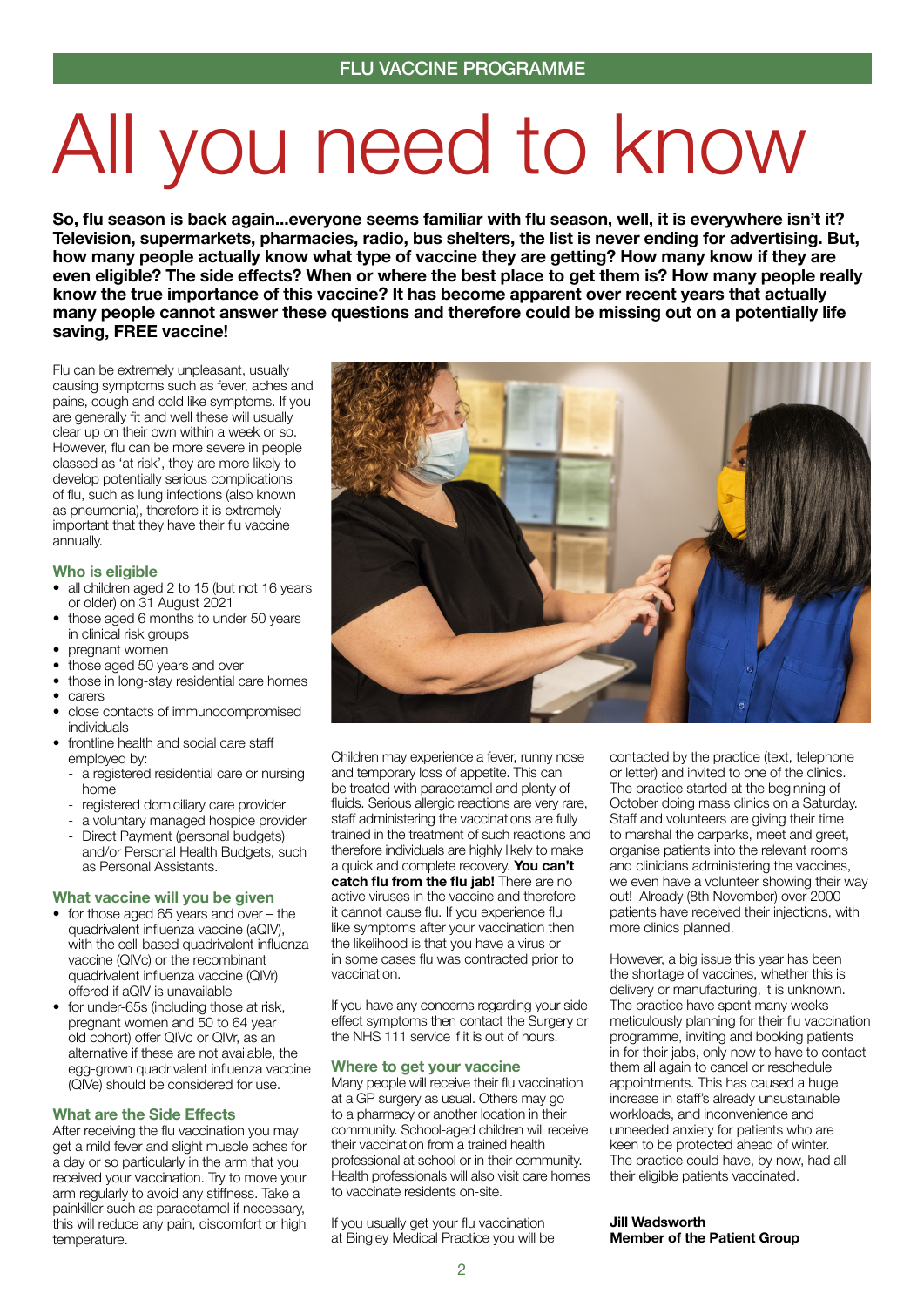# Family fun!

#### **Everyone from the PPG would like to wish you all a Happy Christmas and a safe and healthy New Year.**

We've a couple of puzzles for you to do with your children. We hope you enjoy drinking your hot chocolate, putting out mince pies and milk for Santa, not forgetting a carrot for Rudolph!

#### Firstly, a word search – hidden in this grid are these words: **santa, cookies, snowball, snowman, presents, chocolates, tree, holly, hoho**

Can you find them?

| a <sub>l</sub> | $\mathsf{z}$   |                              | $\mathbf{b} \mid \mathbf{x} \mid \mathbf{s} \mid \mathbf{a} \mid \mathbf{n} \mid \mathbf{t} \mid \mathbf{a} \mid \mathbf{c} \mid \mathbf{w}$ |                   |                       |                |                |                  |              |              |
|----------------|----------------|------------------------------|----------------------------------------------------------------------------------------------------------------------------------------------|-------------------|-----------------------|----------------|----------------|------------------|--------------|--------------|
| $\mathbf C$    | j              | $\mathbf{k}$                 | $\mathbf{i}$                                                                                                                                 | n                 | $\mathsf{h}$          | $\overline{g}$ | $f \mid$       | $\mathbf{b}$     | m            | p            |
| $\mathbf O$    |                | h   s                        | $\mathsf{n}$                                                                                                                                 |                   | o w b                 |                | a <sub>l</sub> | $\mathbf{I}$     | $\mathbf{I}$ | $\mathbf{r}$ |
| $\mathbf O$    | $\mathbf 0$    | $\mathbf{r}$                 | <b>u</b>                                                                                                                                     |                   | $ w v $ $x   z   a  $ |                |                |                  | S            | e            |
| $\mathbf{k}$   | $\mathbf{I}$   | $\mathbf d$                  | $\mathbf{b}$                                                                                                                                 |                   | m y r k t             |                |                |                  | j            | S            |
| İ              | $\blacksquare$ | $\vert$ S $\vert$            | $\mathbf{I}$                                                                                                                                 |                   | a   g   d   t         |                |                | $\mathbf{r}$     | $\mathbf e$  | e            |
| e              | ${\bf y}$      | h                            | $\mathsf{p}$                                                                                                                                 | $n$               | $n \mid$              | f              |                | $\mathbf{X}$   W | $\mathbf{I}$ | n            |
| S              | $\mathbf{O}$   | $\mathbf{O}$                 |                                                                                                                                              | $m \mid f \mid r$ |                       |                | o   s   t      |                  | $\mathbf{y}$ | $\mathbf t$  |
| $\mathbf V$    | $\mathbf C$    | $\mathsf{h}$                 | $\mathbf{O}$                                                                                                                                 |                   | C   O                 | $\mathbf{I}$   | $a \mid$       | $\mathbf t$      | $\mathbf e$  | <b>S</b>     |
| j              |                | $\mathbf{k} \mid \mathbf{o}$ | $\mathsf{d}$                                                                                                                                 | $\mathbf{b}$      | $\mathbf{o}$          | $\mathbf{o}$   | S              | t                | $\mathbf e$  | $\mathbf{r}$ |

And secondly, unscramble the shaded letters to find a message from Santa. Answer on back page.

#### LOOK IN ON VULNERABLE NEIGHBOURS AND RELATIVES

#### **Please check on older neighbours and relatives during the festive season to make sure they:**

- are safe and well
- are warm enough, especially at night

• have stocks of food and medicines so they do not need to go out during very cold weather.

If you're worried about a relative or elderly neighbour, contact your local council or **call the Age UK helpline on 0800 678 1602** (8am to 7pm every day).

If you're concerned the person may have hypothermia, **contact NHS 111**.



**You still need to wear a face covering in GP practices and other NHS facilities.**



#### A MESSAGE FROM PETER HOME AIREDALE HOSPITAL GOVERNOR

**Peter wants to encourage everyone over the age of 12 to have their Covid 19 vaccinations…first, second and booster, as soon as possible. Airedale Hospital has a walk in centre. No appointment is needed.**

Airedale Hospital had a peak of around a hundred patients last February, which then reduced to ten to twenty patients in September. This number of patients can be accommodated on one ward. But when patient numbers rise another ward has to be opened. Opening another ward is not only disruptive, but brings with it the added complications of ensuring staff and patient safety and also reduces the number of beds available for non Covid patients.

As of early November there has been an increase in Covid patient numbers to more than thirty five, so an additional ward has had to be opened for these patients. At the time of writing the number is still climbing.

**So a plea…. GET VACCINATED.**